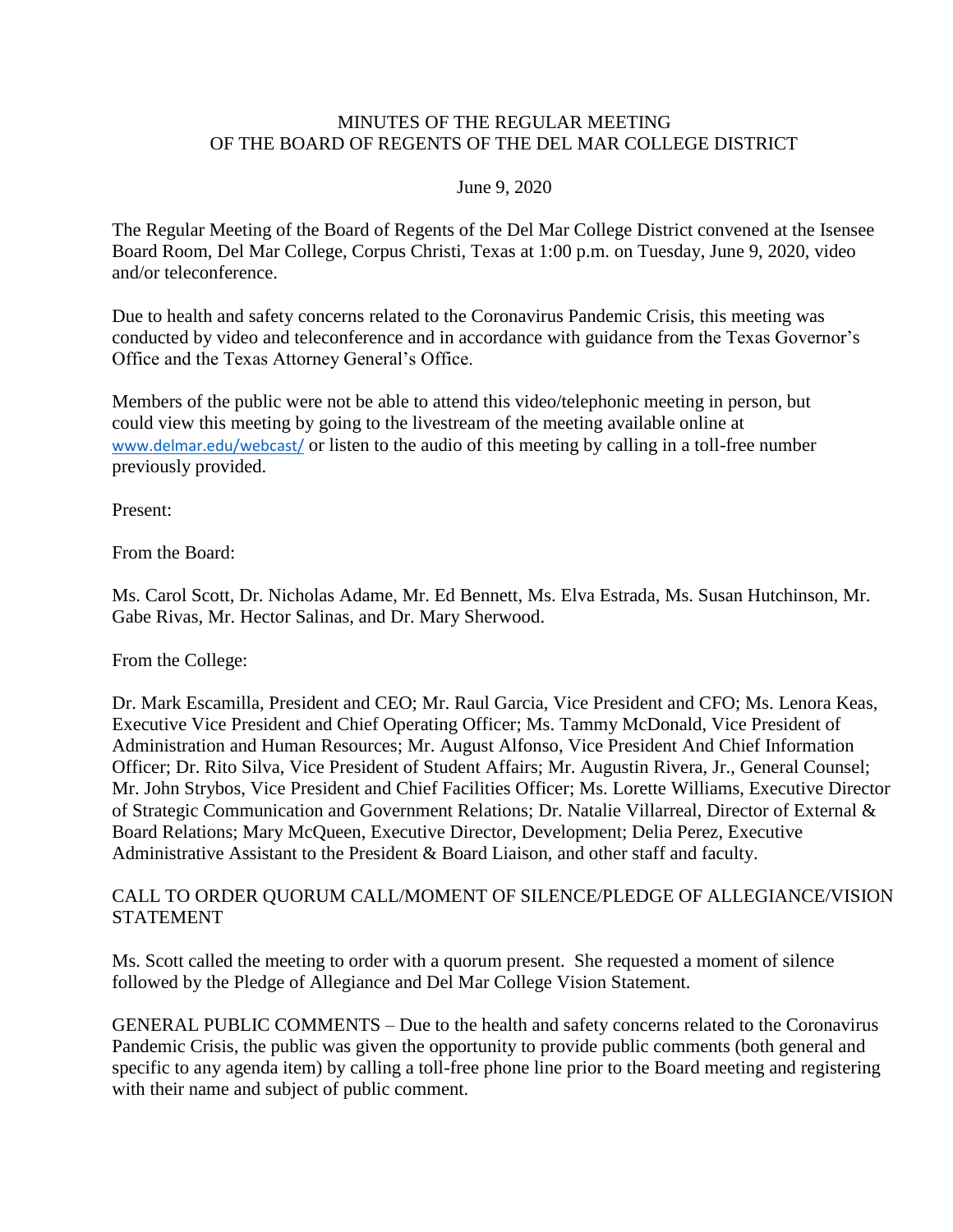There were no public comments.

## COLLEGE PRESIDENT'S REPORT………………………………………… Dr. Mark Escamilla *(Goal 4: Learning Environment)*

 Civil Rights. He stated that "We do not remain separate of the travesties and will not ignore them because we know if affects our faculty, staff, and our community." • President Escamilla stated that he is preparing a statement specifically from his Office to address the Black Lives Matter movement. Del Mar College has long been a part of the efforts for advancing

On May 20, 2020, the College received a letter from the Governor of Texas, Lieutenant Governor and the Speaker of the House directing state agencies to implement cost savings measures to offset revenue losses due to COVID-19 pandemic. They designated state agencies to receive funds that must achieve a 5% savings on appropriations for the 2020-2021 biennium. The directive applies to institutions of higher education, but community colleges were exempt. The State leaders see community colleges as essential for the comeback of the Texas economy.

 enable the College to have comparative data for Summer I and Summer II to forecast for Fall Despite the COVID-19 impact, the spring 2020 final enrollment for Summer I increased 3% from previous years and even the base year. The non-certified enrollment was 2 ½% to 3% increase which is higher than 2018 and 2019. Summer I enrollment held onto the 8% increase in contact hours and 97% of Summer I students were persisting from the Spring semester. Summer II courses will begin July 6, 2020 and the instructional format will be determined according to the evolving health and safety guidelines. The Return to Campus Committee continues to meet and monitor the situation, day by day and hour by hour. July 9, 2020 will be the census day for Summer II which is important to enrollment.

 place at the College. He stated that they continue to stay in touch with local and state officials. The Return to Campus Committee is developing health and safety protocols to support transition to face-to-face instruction. The plan for instructional delivery continues to develop for the Fall semester. The College is currently operating on the Return to Campus Phase One conditions meaning the College remains closed to the public and only selected areas are open with restricted access. Selected essential employees and faculty have returned to campus to provide support for Summer sessions and all other employees continue to work remotely. Dr. Escamilla described the protocols in

Dr. Escamilla responded to questions by the Board of Regents.

## STAFF REPORTS:

• SACSCOC Reaffirmation and QEP Update..............................Dr. Kristina Wilson *(Goal I. Completion)* 

Dr. Wilson provided an update on the College's ten-year SACSCOC reaffirmation and the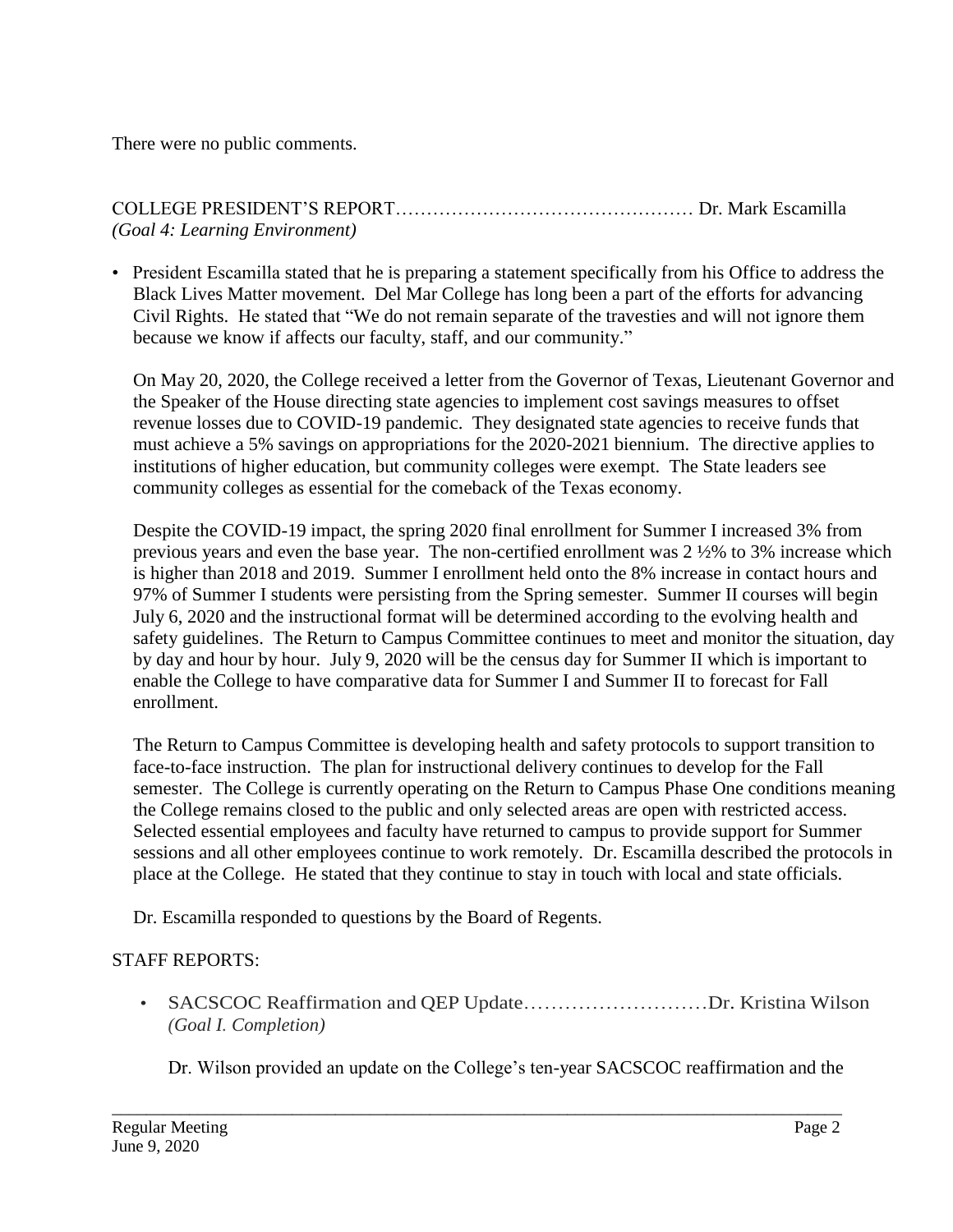up to today's date and the future deadlines the College is to meet for reaffirmation. The Quality Enhancement Plan (QEP) including information regarding the work that has been done components for reaffirmation include a compliance certification, an off-site Committee review and a Quality Enhancement Plan & Focused Report. In late October 2020 the College will have an on-site Committee visit to look at any areas of concern and federal requirements by the Department of Education, and the Committee also reviews and assists us with the QEP. The SACSCOC Board reviews our reports and makes a decision regarding reaffirmation in June 2021. The Compliance Certification is like an audit of all the College functions. There are seventy-four SACSCOC standards and the College provides evidence for each of those standards. It was a huge team effort to provide almost 10,000 items or 6.5 GB of data as evidence that was submitted in March of 2020. Out of all information provided to support the seventy-four standards, the SACSCOC Board only had one standard in which they had minor questions. The SACSCOC Vice President Dr. Hoefer told Dr. Wilson and Dr. Escamilla that Del Mar College's report was the best he had ever seen as a SACSCOC Vice President.

 selected was "advising." The project was titled "GPS: Goals + Planning = Success." Through Dr. Wilson provided a summary of the actions taken regarding the QEP to date. The QEP is a key component of reaffirmation which allows us to focus on student success and is part of the comprehensive planning and evaluation process. After surveys and focus groups, the topic the Spring and Summer semesters, the QEP goals and strategies will be finalized. The work is a collaboration between the College's Guided Pathways work and the SENDA Grant which are about student success, advising and helping their students from the beginning to graduation.

Dr. Wilson described the QEP goals and plan.

Dr. Wilson provided information regarding alignment to strategic plan Key Performance Indicators (KPI):

Goal One -Number of degrees and certificates awarded -graduation rates -average time to a degree -average semester credit hour (SCH) to a degree Goal Two -fall-to-fall persistence

Dr. Wilson, Dr. Silva and Dr. Escamilla responded to questions from the Board.

\_\_\_\_\_\_\_\_\_\_\_\_\_\_\_\_\_\_\_\_\_\_\_\_\_\_\_\_\_\_\_\_\_\_\_\_\_\_\_\_\_\_\_\_\_\_\_\_\_\_\_\_\_\_\_\_\_\_\_\_\_\_\_\_\_\_\_\_\_\_\_\_\_\_\_\_\_\_\_\_\_\_\_\_\_

• 2014 Capital ImprovementProgram [Update………………………….Mr](https://Update����������.Mr). JohnStrybos *(Goal 6: Financial Effectiveness and Affordability)* 

 Improvement Program. Mr. Strybos provided an overview of the projects currently in progress Dr. Escamilla introduced Mr. Strybos who further discussed the reconciliation of the 2014 Bond. Mr. Strybos provided an update and listed the completed projects. The subtotal for the amount used for the completed projects is \$96,931,035 which is 61.77% completion of the 2014 Capital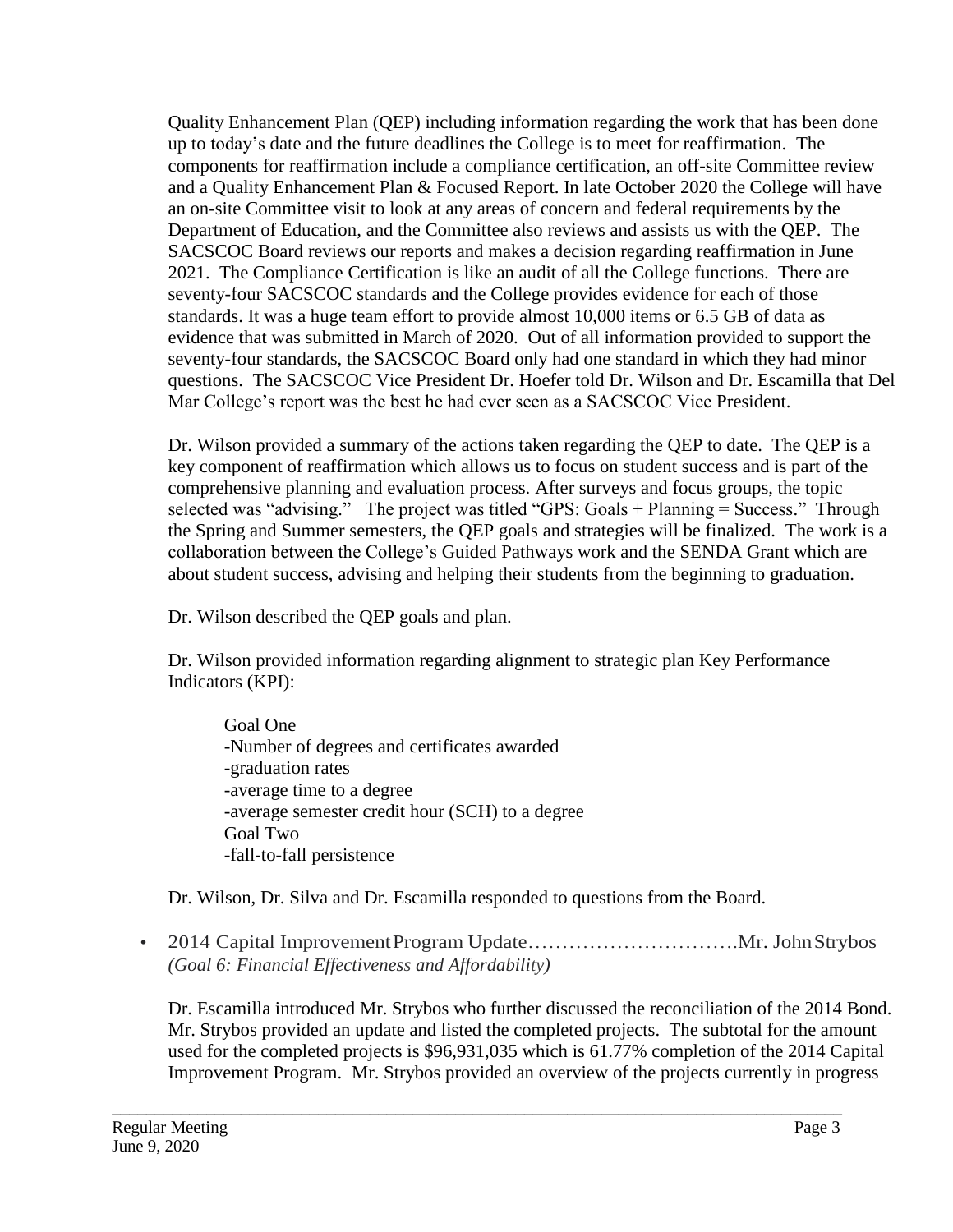which total \$60,010,694. There is still about \$8.2 million dollars of contingency funds that can be used on the different projects.

 improvements and provided photographs showing Emerging Technology Center – West Mr. Strybos provided detailed information including budget amount, start and completion dates and project size regarding updates on the Central Plant upgrades – East & West Campuses, Campus, Workforce Development Center – West Campus, and the Academic and Music Building – East Campus.

 projects. Mr. Strybos stated that they are working to finalize the space programming reports for work, advertise for asbestos abatement services, if needed, as well as for building demolition. Mr. Strybos provided a preliminary schedule for the 2014 bond projects. The next steps include Indefinite Delivery Indefinite Quality (IDIQ) Request for Qualifications (RFQ) No. 2019-20 for architectural and engineering services to support various Del Mar College projects to identify project architects and engineers. Also, upon completion of the construction documents, solicit a competitive seal proposal for the construction of the new renovation projects, complete the definition of scope of work for the projects, begin the design

Mr. Strybos, Mr. August Alfonso, Dr. Cathy West, and Dr. Escamilla responded to questions from the Board of Regents.

• De l Mar College Bond Ratings……………………Ms. Lenora Keas and Mr. Raul Garcia *(Goal 6: Financial Effectiveness and Affordability)* 

 At the meeting, the three bond rating agencies were provided financial and non-financial data Mr. Garcia provided information regarding a meeting between Del Mar College and the three bond rating agencies, Standard & Poor's Global, Moody's Investment Service and Fitch Ratings. about the College. The analysts responded very well to the College's budget management, financial performance, financial strengths, the new CARES Act funding, and financial stability plan that includes the establishment of a risk management reserve. Talking points included liquidity levels which has increased by as much as \$18.3 million since fiscal year 2017 and the College's unrestricted net position before the OPEB and Pension GASB adjustments. The College's quick response to the COVID-19 crisis that included transitioning our academic programs to an online platform was equally important to the analysts.

Ms. Lenora Keas discussed the impact on the local economic impact of COVID-19. Even though the local oil and gas industry had been hit hard in their area, they were still able to maintain 10,000 construction jobs. Also included in the local economic impact is the tourist industry. It is expected that local tourist industry and retailers will benefit from t area being a summer destination. Overall, their economic activity looked very strong in relation to the rest of the country.

stable outlook and the College's bonds have been classified as the highest investment grade. Mr. Garcia went on to state that all three rating agencies rated the College's bonds as AA with a These results will make the 2020 AMB Bond issuance more attractive to the investor and will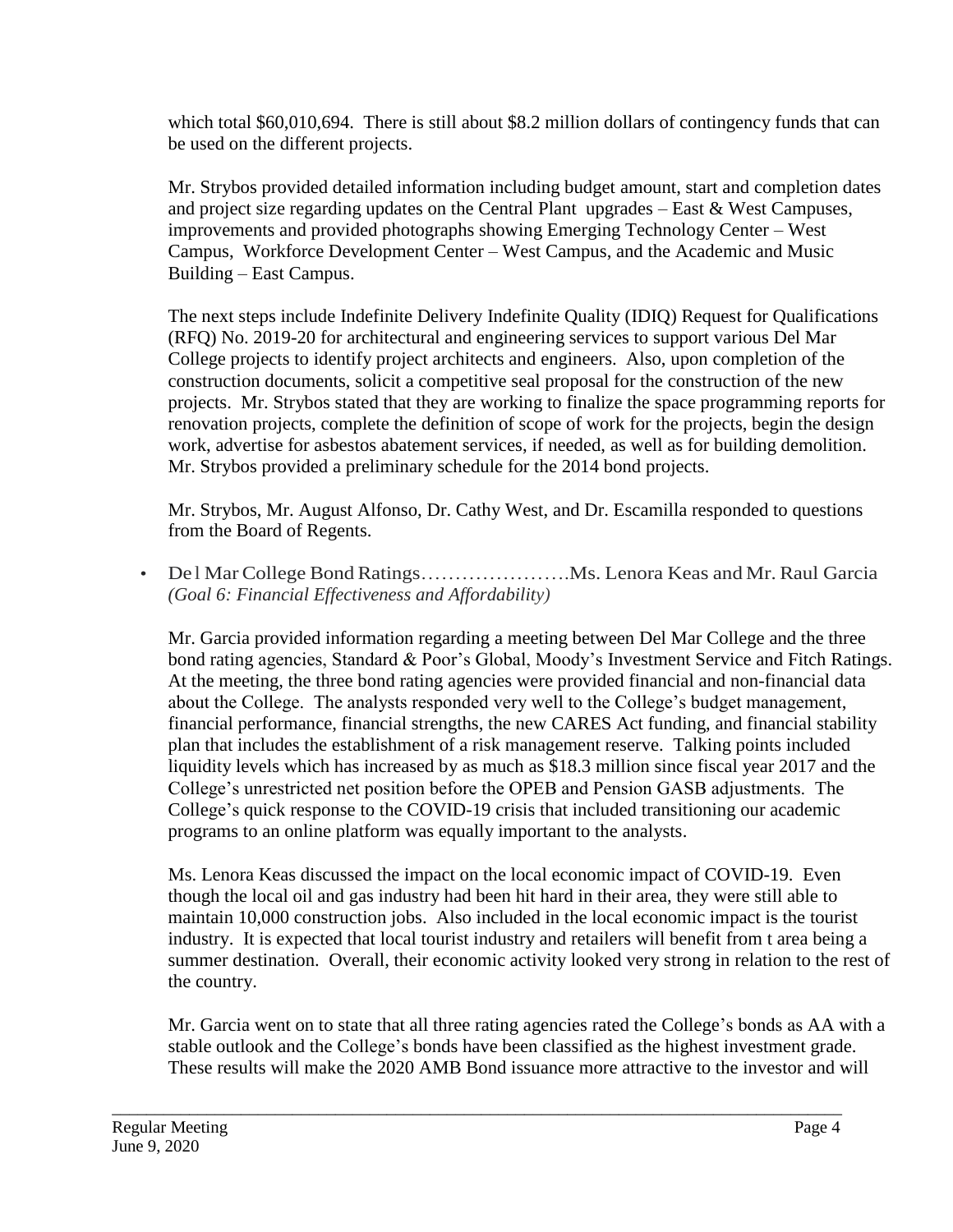reduce the total interest financing costs.

Mr. Garcia and Ms. Keas responded to questions from the Board of Regents.

 • Budget Report Update for Fiscal Year [2020-2021……………………..Mr](https://2020-2021��������..Mr). Raul Garcia *(Goal 6: Financial Effectiveness and Affordability)* 

Dr. Escamilla introduced the next topic regarding the budget and stated that updates will continue monthly until the time to approve the budget. Mr. Garcia stated that the economy has shifted gears into a recovery after reopening the economy. Mr. Garcia reviewed the 2021 Budget Timeline and Process and stated that community colleges will play an important role to the economic recovery. Mr. Garcia discussed the upcoming budget workshops and tax rate hearings scheduled for July and August 2020. The College is planning for a \$107,876,641 expense budget for 2021 which is zero change to the 2020 budget.

 College is planning for a flat tuition and fee revenue which is subject to change depending on the The College will scale back on operating expenses by freezing open positions, hiring essential positions, consolidate open positions, broaden staff responsibilities, travel reduction, and critical equipment purchase reduction. The College is funding a Risk Management Reserve with an estimated value of \$5 to \$7 million and the purpose is to manage unexpected revenue shortfalls. The budget plan includes a change in employee compensation valued at \$750,000 consisting of faculty compensation valued at \$505,284 and non-exempt compensation valued at \$245,464. The proposed change in employee compensation hinges on prudent fiscal management efforts, the final 2021 budget revenue plan, and the amount set aside for the Risk Management Reserve. The budget includes an increase in other maintenance and operations expenses in the amount of approximately \$1.2 million which include expenses for insurance, electricity, and election. The spring and fall term enrollment with considerations given to historical enrollment trends. The College's enrollment will change in concert with the unemployment rate. This trend is attributed to students wanting to retool their skills and retain entry into the workforce.

The 2021 preliminary revenue challenges and assumptions include:

Tuition & Fees Assumptions

-\$2 in-district tuition rate increase

-enrollment growth projections-flat

Tax Assumptions

-1% decrease in collection rate

-4.25% increase in net taxable value

-maintenance and operations tax rate will decrease by 0.6 cents

-debt service rate increases by 1.4 cents attributable to new tax bond issue

-overall tax increase of 0.8 cents

State Appropriations

-flat

Mr. Garcia and Dr. Escamilla responded to questions from the Board of Regents.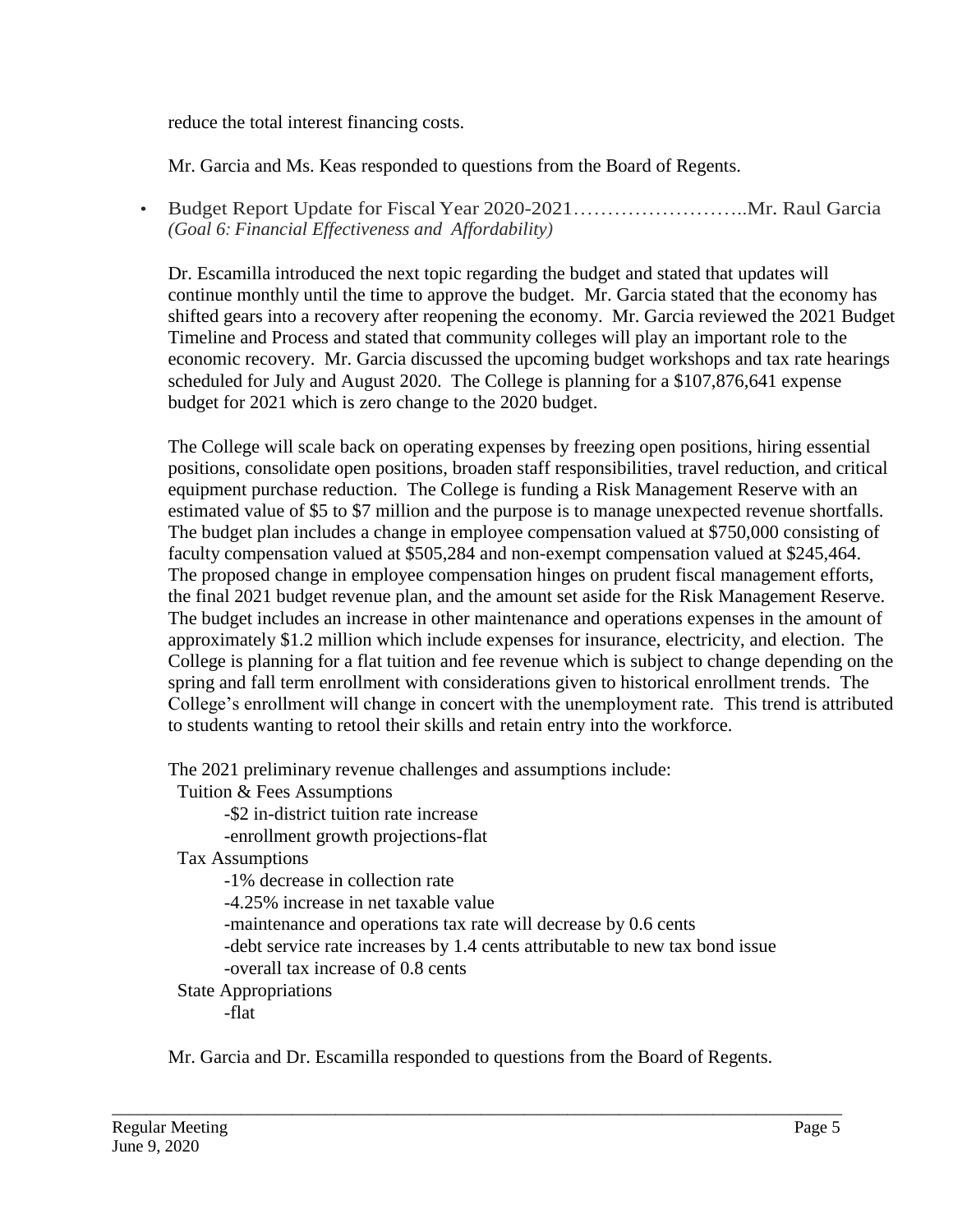• Review of Professional Service Contract List.................................. Ms. Tammy McDonald *(Goal 4: Learning Environments)* 

Dr. Escamilla introduced the professional service contract pending list review and Ms. Tammy McDonald who provided information regarding the Board's review. Ms. McDonald reviewed the changes regarding contracts that are expiring or have expired.

Ms. McDonald stated that a lot of Del Mar College projects have ended so numerous contracts are going to end or have ended. Ms. McDonald stated that Richter/BRW Architects who were the architects for the GAMB project and Turner Ramirez whose contracts will expire August 1, 2020. Ms. McDonald also reviewed the 2016 bond contracts upcoming expiration dates.

Ms. McDonald, Mr. Garcia, and Dr. Escamilla responded to questions from the Board of Regents.

### PENDING BUSINESS:

Chair Scott reviewed the list of pending business.

## CONSENT AGENDA

## CONSENT MOTIONS:

*(At this point the Board will vote on all motions not removed for individual consideration.)* 

## ITEMS FOR DISCUSSION AND POSSIBLE ACTION:

- 1. Approval of Minutes: Regular Board Meeting May 19, 2020 *(Goal 5: Workforce Development, Community Partnerships, and Advocacy)*
- 2. Acceptance of Investments for May 2020 *(Goal 6: Financial Effectiveness and Affordability)*
- 3. Acceptance of Financials for May 2020 *(Goal 6: Financial Effectiveness and Affordability)*

Regent Rivas made a motion to approve the Consent Agenda items. Regent Estrada seconded the motion. There was no further discussion from the Board. A roll call vote was taken, and the motion passed unanimously, 8-0,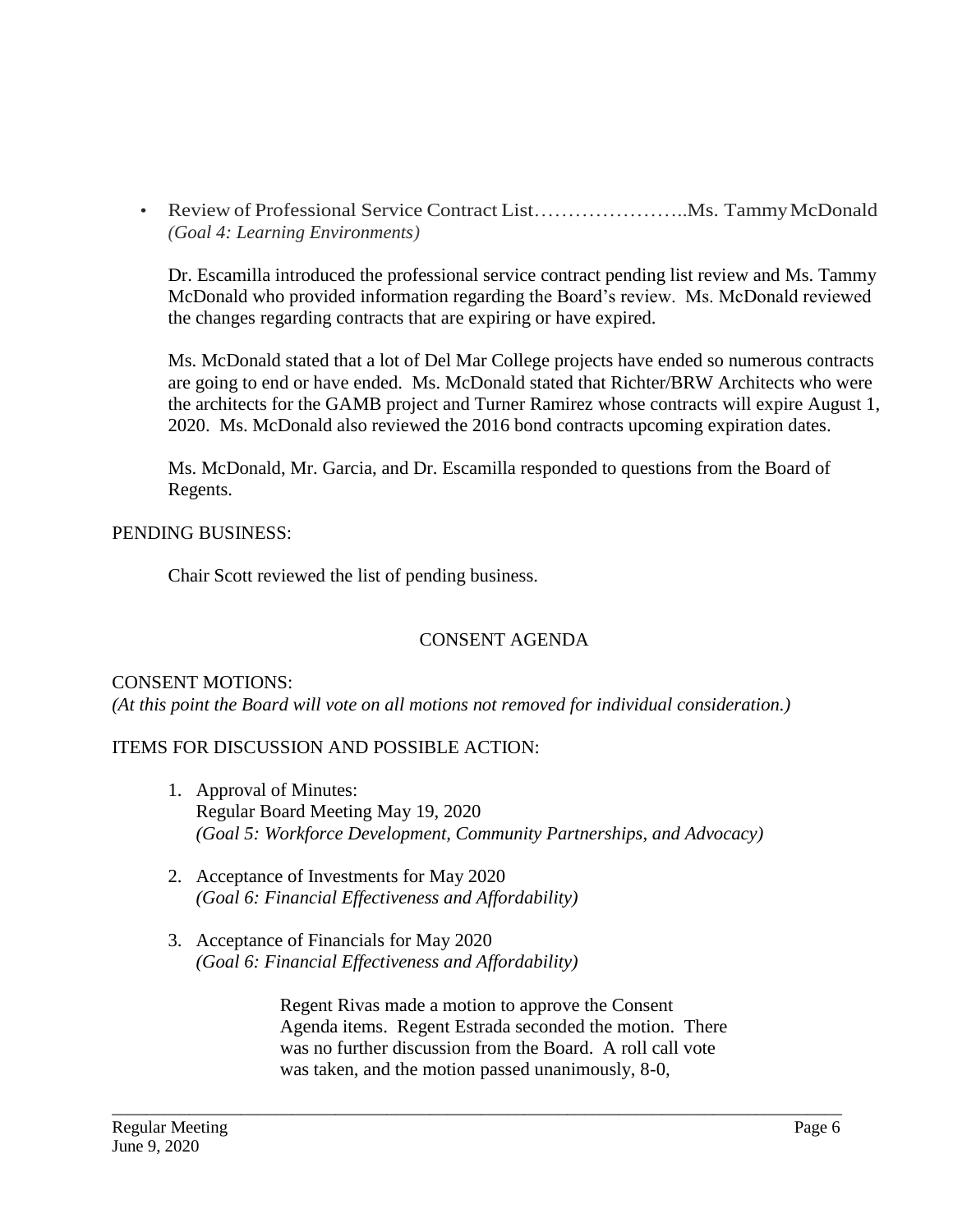amongst Regents present, with Regents Adame, Bennett, Estrada, Hutchinson, Rivas, Salinas, Scott, and Sherwood in favor.

## REGULAR AGENDA

4. Discussion and possible action related to the designation of a depository bank for the College for a two-year term, September 1, 2020 to August 31, 2021…………………………..…Mr. Raul Garcia *(Goal 6: Financial Effectiveness and Affordability)* 

Mr. Garcia introduced Ms. Linda Patterson with Patterson and Associates. Ms. Patterson provided a background regarding the RFP process to select a bank depository service. The College received two proposals. The proposal analysis process included comparing service capabilities and level of service, comparison of direct and indirect costs, inclusive transaction incentives, comparison of earnings potential, netting costs, and earnings potential. Ms. Patterson provided information regarding the gross monthly fees, incentives offered and incentive adjustments which were all considered in the College's cost analysis. Compensating balances rates as well as fee basis rates were compared.

Ms. Patterson recommended that the Board award the banking service contract to Wells Fargo Bank based on services, fees, and no transition cost to the College.

Ms. Patterson and Mr. Garcia responded to questions by the Board of Regents.

Regent Bennett made a motion to award the banking service contract to Wells Fargo Bank with initial service to begin September 1, 2020 and extend through August 31, 2022 with one possible two (2) year extension to August 31, 2024. Regent Adame seconded the motion. There was no further discussion from the Board. A roll call vote was taken, and the motion passed unanimously, 8-0, amongst Regents present, with Regents Adame, Bennett, Estrada, Hutchinson, Rivas, Salinas, Scott, and Sherwood in favor.

At 3:54 p.m., the Chair announced the Board was going into Closed Session pursuant to:

# 5. CLOSED SESSION pursuant to:

- A. **TEX. GOV'T CODE § 551.071:** (Consultation with legal counsel), regarding pending or contemplated litigation or legal claims, or a settlement offer, with possible discussion and action in open session; and, the seeking of legal advice from counsel, with possible discussion and action in open session; and
- B. **TEX. GOV'T CODE § 551.074(a)(l):** (Personnel Matters), regarding the